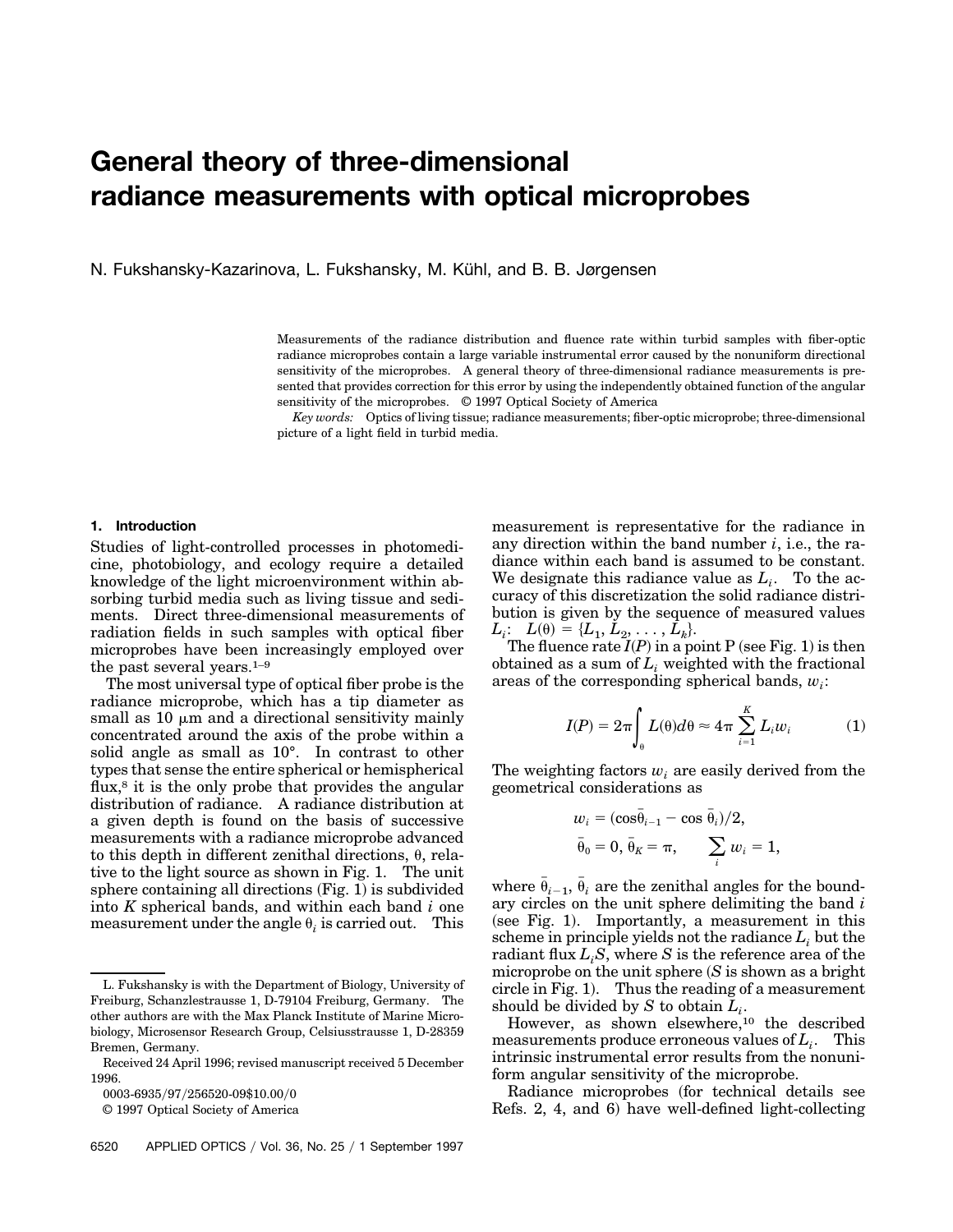

Fig. 1. Spatial design of three-dimensional radiance measurements. To perform the measurement number *i*, the microprobe advanced to the point P is oriented in the direction  $\theta_i$  ( $i = 1, 2, \ldots$ , *K*!. Each measurement is representative of the radiance within the corresponding spherical band of the unit sphere circumscribing the point P. The radiance value  $L_i$  is assumed to be constant within the band number *i*.  $\bar{\theta}_{i-1}$ ,  $\bar{\theta}_i$  are the zenithal angles of the circles delimiting the band *i*.

properties. The directional sensitivity of a radiance microprobe is specified by a numerical aperture  $n_0$  $sin(\theta_a)$ , where  $n_0$  is the refraction index of the medium and  $\theta_a$  is the acceptance half-angle of the optical fiber.<sup>11</sup> The meaning of  $\theta_a$  is clear from Fig. 2, which shows examples of the angular sensitivity distribution of a probe *h* as a function of the deviation y from the optical axis of the probe. The sensitivity  $h(v)$ , being maximal along the axis of the probe, decreases monotonously with v. The angle  $\theta_a$  specifies such deviation v for which  $h(v) = 0.5 h_{\text{max}}$ . The bellshaped distribution  $h(v)$  is directly measurable. It can be approximated by a slightly modified Gaussian formula:10

$$
h(v) = \cos(v) \exp[-m \sin^2(v)], \qquad (2)
$$

where the fitting coefficient *m* adjusts the function to the individual curve of the microprobe under consideration. Parameters *m* and  $\theta_a$  are related as

$$
m = \ln(2 \cos \theta_a) / \sin^2 \theta_a.
$$



Fig. 2. Angular sensitivity distribution of a microprobe: y is the internal angular coordinate;  $v = 0$  concides with the axis of the probe;  $h(v)$  is the relative sensitivity [see Eq. (2)],  $h(v)$  is maximal for  $v = 0$  while light deviating from the axis is perceived with lower sensitivity. The acceptance half-angle  $\pm\uptheta_a$  specifies the  $v$  values for which  $h(v) = 0.5$  h<sub>max</sub>. Function h(v) is specified for a concrete probe by fixing either parameter *m* or angle  $\theta_a$ . The two curves represent a flat  $(m_1 = 5; \theta_{a1} = 21.2^{\circ})$  and a strongly peaked  $(m_2 =$ 44.23;  $\theta_{a2} = 7.2^{\circ}$  sensitivity distribution.

Figure 2 shows two functions  $h(v)$ , with  $m = 44.23(\theta_a)$  $= 7.2^{\circ}$ ) and  $m = 5(\theta_a = 21.2^{\circ})$ . Both Eq. (2) and Fig. 2 present the normalized function  $h(v)$ , i.e.,  $h_{\text{max}} = 1$ .

If a probe with the sensitivity distribution  $h(v)$  such as that in Fig. 2 is used to measure  $L_i$  in the scheme shown in Fig. 1, its optical axis has the orientation  $\theta_i$ , thus providing  $v = 0$  for  $\theta = \theta_i$ . Only the radiance directed exactly along  $\theta_i$  is perceived with maximal sensitivity. The sensitivity for those radiances *Li*  $\text{that belong to the band } i \text{ (e.g., with } \bar{\theta}_{i-1} < \theta < \bar{\theta}_{i} \text{) but}$ deviate from the direction  $\theta_i$  is decreasing with increasing deviation from  $\theta_i$ , as prescribed by the function  $h(v)$ . Furthermore, the probe also senses radiances from the neighboring bands. Thus any single measurement produces not the average radiance within the targeted band but a linear combination of different radiances weighted by the function  $h(v)$ . This measured quantity, which we designate as  $M_i$ , deviates from  $L_i$ .

In a recent paper<sup>10</sup> we reported on the first step toward the analysis of the instrumental error and stated the problem of theoretical correction of the measurements. The idea of this approach was to process the measured data by using additional information contained in the function  $h(v)$  that is measured independently. We developed this theory for the special case of equidistant measurements and accounted for the distorting contributions of only two immediate neighbors (i.e., bands  $i - 1$  and  $i + 1$ ).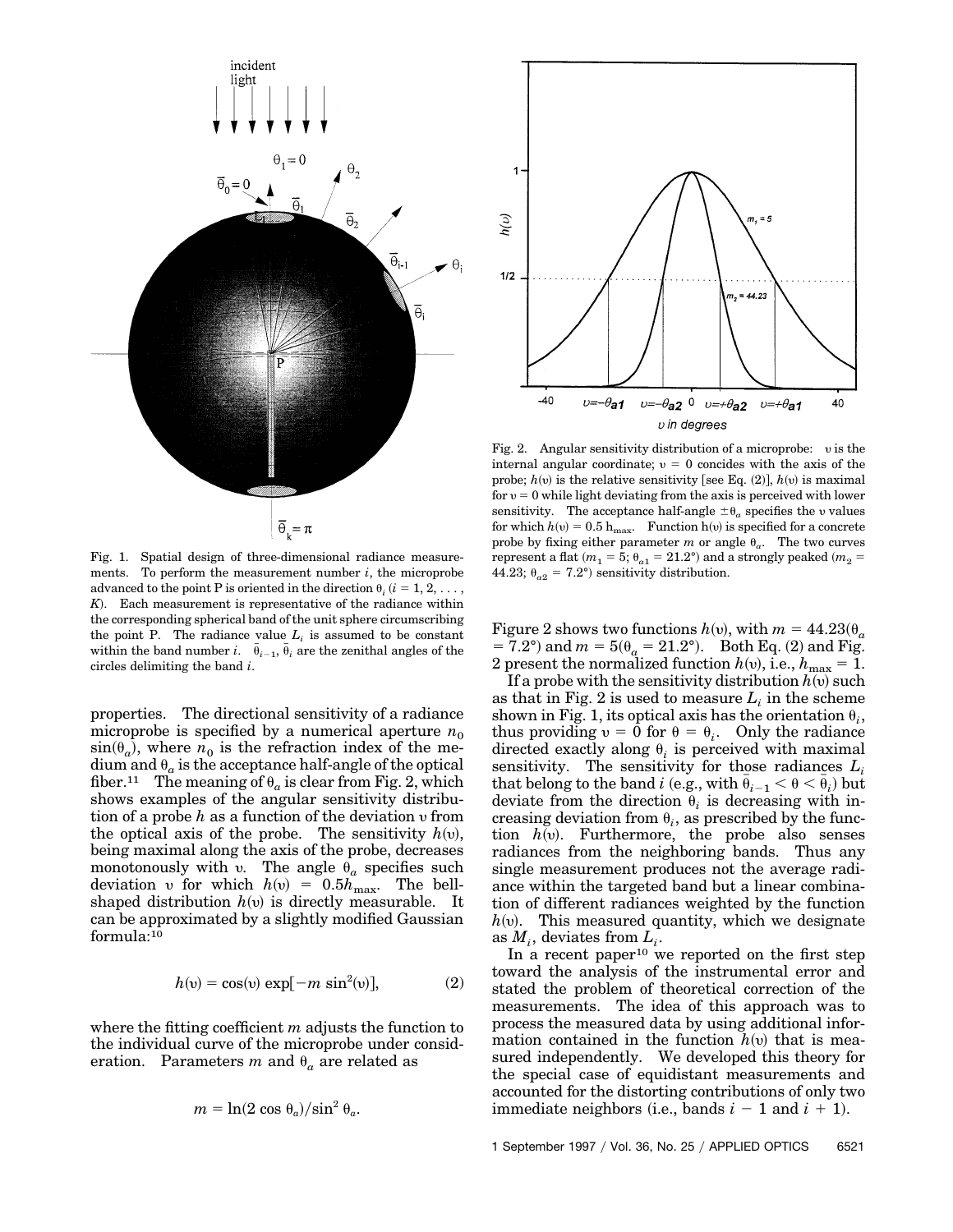In this paper the general theory for arbitrarily spaced measurements is presented. In Subsection 2.A the problem is formulated in mathematical terms and the basic system of linear equations connecting  $L_i$  and  $M_i$  is derived. The coefficients of the equations are surface integrals of  $h(v)$ , with the complicated domains of integration arising from the geometry of measurements. Subsection 2.B contains an elucidation of these domains that is the prerequisite for the solution of the integrals given in Subsection 2.C. In Subsection 2.D we consider an application of the theory to our measurements in a costal sediment with diatoms. This treatment yields the instrumental error for the measured radiance distribution and fluence rate. It also shows that the divergent measured values obtained on the same sample with different probes converge very well after they were treated by the correcting procedure.

### **2. Results**

#### A. Mathematical Formulation of the Problem

Let us consider radiation in an arbitrary point P within a turbid sample illuminated from above as shown in Fig. 1. Introducing spherical coordinates  $\theta$  $(zenith angle)$  and  $\Psi$  (azimuth angle) associated with the unit sphere circumscribing P, we assume that at any point  $(\theta, \Psi)$  the radiance depends on  $\theta$  but not on  $\Psi$ . As described in Section 1, *K* measurements with a microprobe having the directional sensitivity distribution  $h(v)$  are performed in the point P in the directions  $\theta_i$ :

$$
0\leq \theta_1<\theta_2\cdots<\theta_K\leq \pi.
$$

The results of these measurements are designated  $M_i(i = 1, 2, \ldots, K)$ . The unit sphere is subdivided into  $K$  spherical bands (see Section 1), and radiance within each band is assumed to have a constant value  $L_i(i = 1, 2, \ldots, K)$ . The circles delimiting these bands are described by equations  $\theta = \bar{\theta}_j (j = 1, 2, \ldots, j)$  $K-1$ ), where  $\bar{\theta}_j$  can be chosen arbitrarily within a set that obeys the inequality

$$
\theta_i < \bar{\theta}_i < \theta_{i+1}, \quad \bar{\theta}_0 = 0, \quad \bar{\theta}_K = \pi.
$$

The zenithal distribution of radiance thus appears as a stepwise constant function:

$$
L(\theta) = L_i
$$
 for  $\bar{\theta}_{i-1} \le \theta < \bar{\theta}_i \quad (i = 1, 2, \dots K)$ 

(compare Fig. 1). The problem is to calculate all  $L_i$ on the basis of the measured quantities  $M_i(i = 1,$  $2, \ldots, K$  and known function  $h(v)$ .

For an individual measurement under zenith angle  $\theta = \theta_i \leq \pi/2$ , we introduce local Cartesian coordinates *x*, *y*, *z* and also corresponding spherical coordinates v,  $\psi$  associated with the point P and direction  $\theta_i$ , so that  $v = \theta - \theta_i$  (see Fig. 3). The angular sensitivity of the measurement,  $h(v)$ , is defined on the whole hemisphere

$$
\sum_{i}: (0 \le v \le \pi/2, \qquad 0 \le \psi \le 2\pi)
$$

6522 APPLIED OPTICS / Vol. 36, No. 25 / 1 September 1997



Fig. 3. Geometry of a single measurement in the  $\theta = \theta_i$  direction. The incident light comes from the  $\theta = 0$  direction, which is the same as in Fig. 1; however, here the picture is turned clockwise on  $\theta_i$ . *x*, *y*, *z* is the Cartesian coordinate system associated with this measurement.  $\Sigma_i$  is the hemisphere of the unit sphere seen from the  $\theta = \theta_i$  direction. *S<sub>i</sub>* is the circumference of radius 1 centered at point P; it is also a projection of the boundary of  $\Sigma_i$  onto the plane *xPy*. Ellipse  $S_{ij}$  is a projection of the delimiting circle  $\theta = \bar{\theta}_j$  (cf. Fig. 1) onto the plane  $xPy.$  *Q<sub>ij</sub>* is the point of contact of  $S_{ij}$  with  $S_i$ , y is the zenithal spherical coordinate associated with the measurement in the  $\theta = \theta_i$  direction, and  $h(v)$  is the function of the angular sensitivity of the probe.

visible from the direction  $\theta_i$ . As described above, the hemisphere  $\Sigma_i$  is subdivided into a set of spherical bands  $\Sigma_{ij}$  with constant radiance values  $L_j$ . Thus the magnitude  $M_i$  obtained in this measurement contains contributions from different parts of the hemisphere  $\Sigma_i$ :

$$
M_i = \iint_{\Sigma_i} L(\theta)h(\upsilon)d\Sigma = \sum_{j=1}^{n_i} L_j \iint_{\Sigma_{ij}} h(\upsilon)d\Sigma = \sum_{j=1}^{n_i} L_i J_{ij}
$$
\n(3)

with

$$
J_{ij} = \iint_{\Sigma_{ij}} h(v) d\Sigma,
$$
 (4)

where  $n_i$  is the number of spherical bands contributing to the hemisphere  $\Sigma_i$ .

The system of linear equations, Eq.  $(3)$ , contains  $K$ equations with *K* unknown variables  $L_i$ . Its coefficients  $J_{ij}$  can be estimated because  $h(v)$  is a known function. Thus the system  $(3)$  provides a solution to our problem. However, the estimation of  $J_{ii}$  requires a major effort because the domains of integrations in Eq.  $(4)$  are complicated functions of all  $\theta_i$  and  $\bar{\theta}_j$ , i.e., of the entire geometry of measurements. In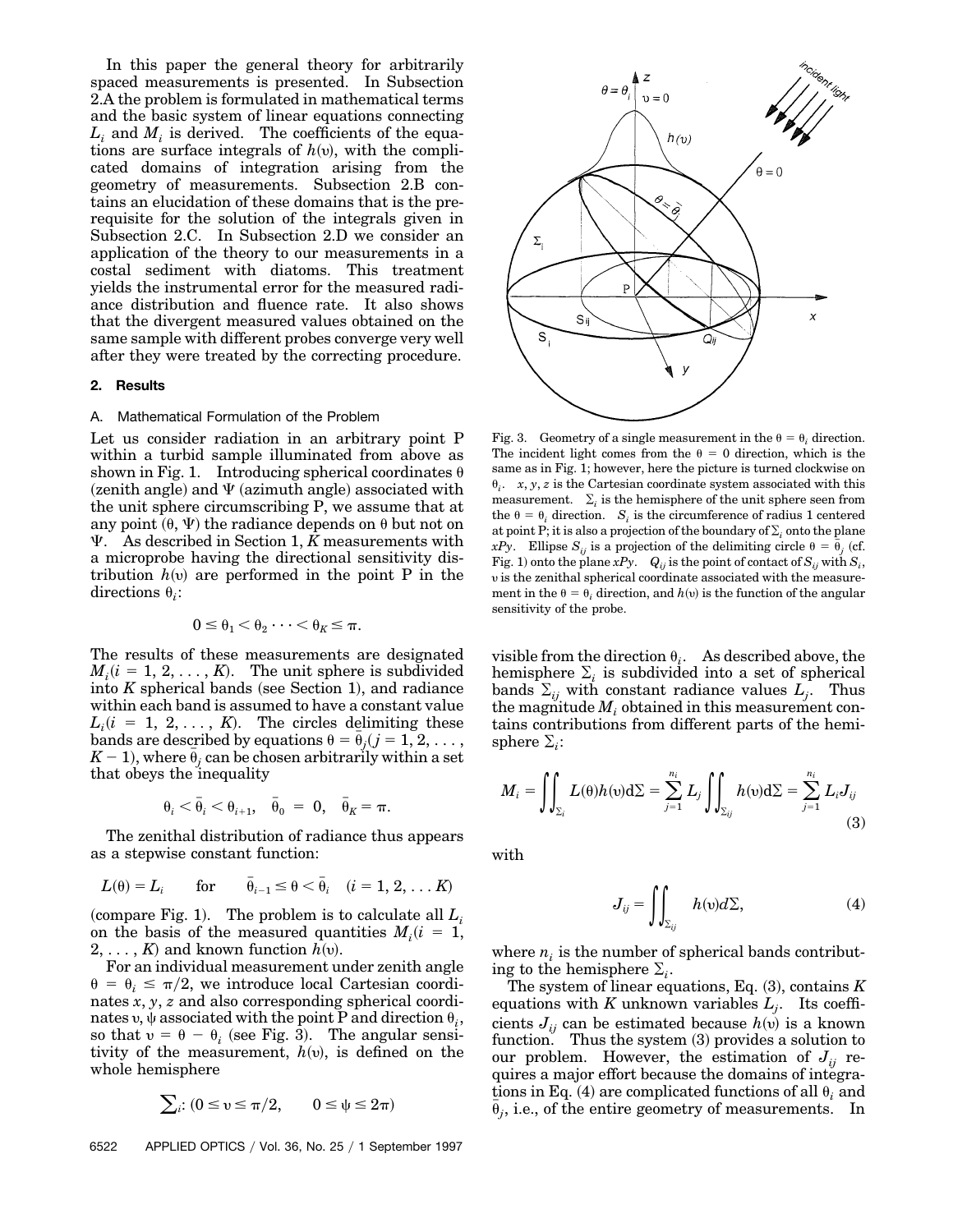

Fig. 4. Mapping of the spherical surface  $\Sigma_i$  onto the plane  $xPy$ performed for the measurement in the  $\theta = \theta_i$  direction. Circumference  $S_i$  is the projection of the boundary of the hemisphere  $\Sigma_i$ onto the plane *xPy*. Ellipses  $S_{ij}$  are the projections of circles  $\theta$  =  $\bar{\theta}_j$  onto plane *xPy*. The plane areas  $\sigma_{ij}$  are projections of spherical bands  $\Sigma_{ii}$  onto plane *xPy*; the index *i* means only that the mapping is performed within the geometry induced by the *i*th measurement.  $L_j$  is the radiance within the band  $\Sigma_{ij}$ .  $\bar{\varphi}_{i2}$  is the polar coordinate of the point of tangency for a tangent drawn from point P to ellipse  $S_{i2}$ ;  $\varphi_{i5}$  is the polar coordinate of the point of contact of ellipse  $S_{i5}$ with the circumference  $S_i$ .

the Subsection 2.B we analyze this geometry in order to facilitate the solution of the integrals  $J_{ij}$ .

### B. Geometry of the Surface Integrals  $J_{ii}$

Our starting point is the general relation between the integral of a function *f* over an arbitrary convex surface  $\Sigma$  and that over the plane  $\sigma$ :

$$
\iint_{\Sigma} f(M) d\Sigma = \iint_{\sigma} \frac{f(N)}{\cos(n, n_0)} d\sigma, \tag{5}
$$

where  $(n, n_0)$  is the angle between the normal to  $\Sigma$  in a point M and the normal to the plane  $\sigma$ , *N* is the projection of point M onto the plane, and  $f(M) = f(N)$ .

To calculate the integrals in Eq.  $(4)$  we map the spherical surface  $\Sigma_i$  onto the plane *xPy* (see Fig. 3). In this case we have  $(n, n_0) = v$ , the zenithal spherical coordinate of the local coordinate system associated with the *i*th measurement;  $\Sigma = \Sigma_i$ , the visible hemisphere corresponding to the *i*th measurement; and  $\sigma$  $\sigma_i$ , the circular disk bounded by the circumfernce *Si* of radius 1 centered at point P.

The mapping transfers the delimiting circles  $\theta = \bar{\theta}_j$ into ellipses  $S_{ij}$  and the surface areas  $\Sigma_{ij}$  into the plane areas  $\sigma_{ij}$  (compare Figs. 3 and 4). On the basis of formulas  $(4)$  and  $(5)$  we obtain

$$
J_{ij} = \iint_{\sigma_{ij}} \frac{h(v)}{\cos(v)} d\sigma.
$$
 (6)

Let us consider projections of the areas  $\Sigma_{ij}$  and their boundaries  $\theta = \bar{\theta}_j$  onto the plane *xPy*. We are not interested in the circles  $\theta = \bar{\theta}_j$  ( $\bar{\theta}_j \leq \theta_i + \pi/2$ ) located completely outside the hemisphere  $\Sigma_i$  and



Fig. 5. Admissible domain of values of  $(\theta_i, \bar{\theta}_j)$ , subdivided into four subdomains with a specific relationship between  $\theta_i$  and  $\bar{\theta}_j$  in each one.

consider only circles that belong to  $\Sigma_i$  either completely or partially. In the first case the corresponding ellipses  $S_{ij}$  are located completely inside the circular disk  $\sigma_i$ . In the second case they contact the circumference  $S_i$  in the points  $Q_{ij}$  (cf. Figs. 3 and 4), and we are interested only in the parts corresponding to those parts of the circles  $\theta = \bar{\theta}_j$  which are located on the hemisphere  $\Sigma_i$ . We can also restrict the following consideration to the values  $\theta_i \leq \pi/2$  because the case  $\pi/2 < \theta_i \leq \pi$  is transferred to the case  $\theta_i \leq \pi/2$ by the coordinate transformation  $\theta' = \pi - \theta$ . Thus  $t$ he admissible domain of values of  $(\theta_i, \, \bar{\theta}_j)$  under con- $\text{sideration is } (\theta_i < \pi/2; \overline{\theta}_j < \theta_i + \pi/2), \text{ which is}$ illustrated in Fig. 5. Also, the sum limit  $n_i$  in formula  $(3)$  can be easily estimated: it is equal to the maximal value of  $j$ , satisfying the inequality (see Fig. 3)

$$
\bar{\theta}_j \geq \theta_i + \pi/2.
$$

It is more convenient to consider within the circular disk  $\sigma_i$  a set of nested domains  $\bar{\sigma}_{ii}$ ,

$$
\bar{\sigma}_{i1} \subset \bar{\sigma}_{i2} \subset \cdots \subset \bar{\sigma}_{in_i} = \sigma_i,
$$

instead of the set of nonoverlapping domains  $\sigma_{ij}$ . Each domain  $\bar{\sigma}_{ii}$  is the internal area of the ellipse  $S_{ii}$ if this ellipse has no points of contact to  $S_i$ . Otherwise the domain  $\bar{\sigma}_{ii}$  is circumferenced by the part of the ellipse  $S_{ij}$  contained between its points of contact  $Q_{ij}$ ,  $Q_{ij}$ <sup> $\prime$ </sup> to the circumference  $S_i$  and that part of  $S_i$ located between  $Q_{ij}$  and  $Q_{ij}$ <sup>'</sup> that is convex toward the positive direction of the axis  $x$  (see Fig. 4).

Let us introduce the integrals over the nested domains:

$$
\bar{J}_{ij} = \iint_{\sigma_{ij}} \frac{h(v)}{\cos(v)} \, \mathrm{d}\sigma. \tag{7}
$$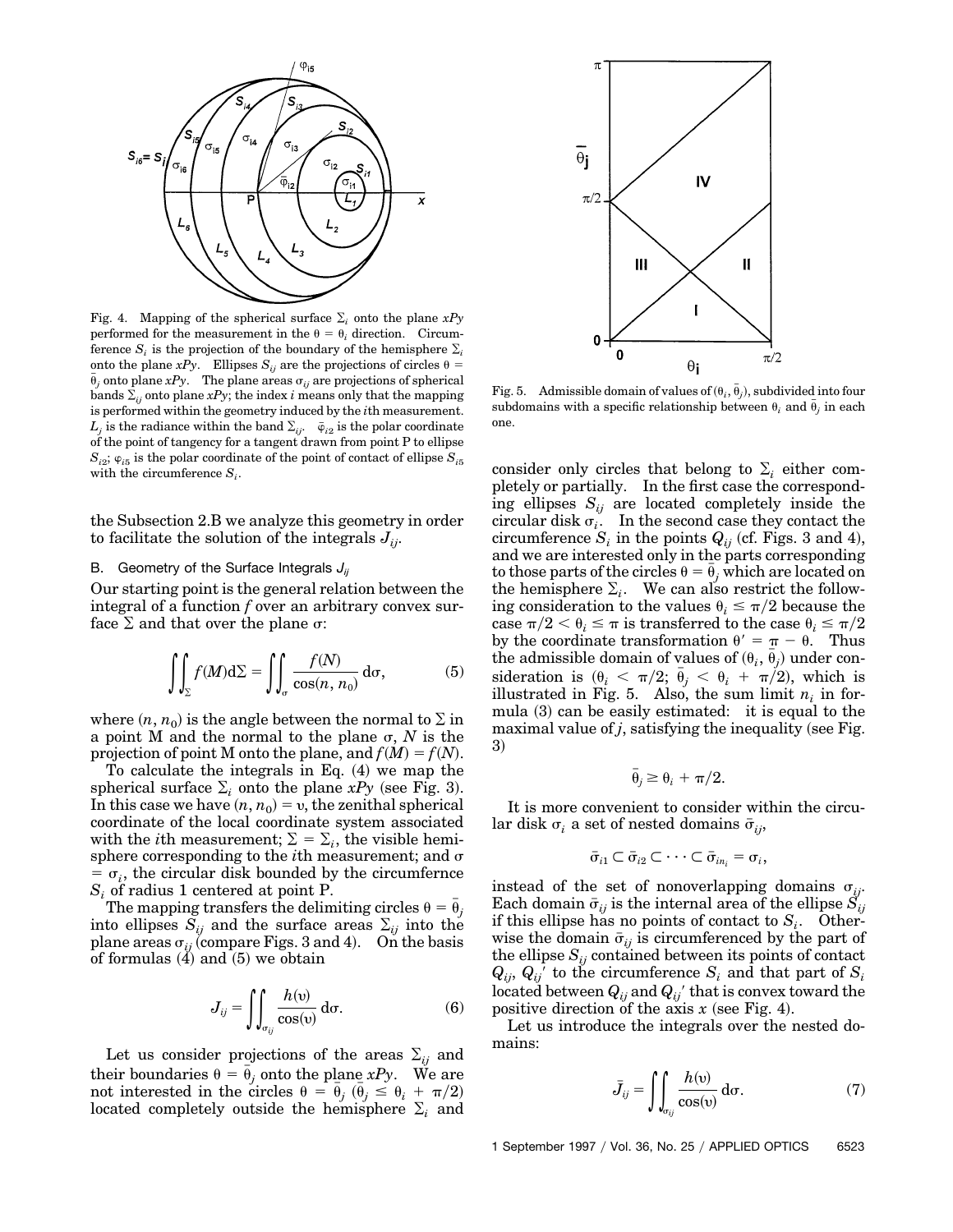

Fig. 6. Different positions of an ellipse  $S_{ij}$  with respect to the point P and circumference  $S_i$  on plane  $xPy$  as implied by the parameter  $\theta_i$ ,  $\bar{\theta}_j$ representing the geometry of measurements.  $(a)$ – $(d)$  correspond to  $\theta_i$ ,  $\bar{\theta}_j$  values from domains I–IV in Fig. 5.

**Obviously** 

$$
J_{ij} = \bar{J}_{ij} - \bar{J}_{ij-1} (j = 1, 2, ..., n_i),
$$
 (8)

where  $(cf. Fig. 4)$ 

$$
\bar{J}_{i0}=0,\qquad \bar{J}_{in_i}=2\pi\int_0^1\frac{h(\mathfrak{v})}{\cos\mathfrak{v}}r\mathrm{d}r.
$$

Thus the integrals  $J_{ij}$  can be easily calculated from integrals  $\bar{J}_{ij}$  that have much more convenient integration domains. However, prior to this the limits of the surface integrals should be analytically derived. This derivation and the subsequent calculation of  $\bar{J}_{ij}$ are given in Subsection 2.C.

## C.  $\,$  Calculation of Integrals  $\bar{J}_{ij}$

For the integration limits to be derived, the boundaries of the domains  $\bar{\sigma}_{ij}$  should be described. We introduce polar coordinates *r*,  $\varphi$  (note that  $r = \sin v$ ) on the plane *xPy* and also the double-valued function

 $f_{ij}^{\text{(-)}}(\varphi)$  and  $r = f_{ij}^{\text{(+)}}(\varphi)$ . In this case the point of tangency is located on the boundary of a domain  $\bar{\sigma}_{ii}$  and

$$
\cos \bar{\varphi}_{ij} = \frac{[\sin(\theta_i + \theta_j)\sin(\theta_i - \theta_j)]^{1/2}}{\sin \theta_i}.
$$
 (10)

If  $\bar{\theta}_j > \theta_i$  then the ellipse  $S_{ij}$  is located within the negative semiaxis *x*. In this case only the branch  $r =$  $f_{ij}^{\ \ \breve{\vdash}}(\varphi)$  makes a part of the boundary of  $\bar{\sigma}_{ij}$  and the point of tangency is not located on the boundary.

The important boundary point for integration to be performed is the point of contact for an ellipse  $S_{ii}$ with the circumference  $S_{ij}$ . If such a point exists it is always located, as one can easily see, on a positive branch  $r = f_{ij}^{(+)}(\varphi)$ . The  $\varphi$  coordinate of this point we designate as  $\varphi_{ij}$ . The value of  $\varphi_{ij}$  is deter- $\overline{\text{mined}}$  through the parameters  $\theta_i$ ,  $\overline{\theta}_j$  as (see Appen- $\text{d}$ ix A)

$$
\cos \varphi_{ij} = \cos \bar{\theta}_j / \sin \theta_i. \tag{11}
$$

$$
f_{ij}^{\pm}(\varphi) = \frac{\cos \bar{\theta}_j \sin \theta_i \cos \varphi \pm \cos \theta_i [\sin(\theta_i + \theta_j)\sin(\theta_j - \theta_i) + \sin^2 \theta_i \cos^2 \varphi]^{1/2}}{\cos^2 \theta_i + \sin^2 \theta_i \cos^2 \varphi},
$$
(9)

which will be useful for the description of the ellipses *Sij*.

An ellipse  $S_{ij}$  contains the coordinates origin P when the parameters  $\theta_i$ ,  $\bar{\theta}_j$  satisfy the inequality

$$
\sin(\theta_i + \bar{\theta}_j)\sin(\theta_i - \bar{\theta}_j) < 0,
$$

i.e.,  $\theta_i < \bar{\theta}_j < \pi - \theta_i$ . In this case its equation is presented by the single-valued function  $r = f_{ij}^{\ +}(\varphi)$ (for the proof see Appendix A). Otherwise point  $P$  is located outside the ellipses  $S_{ii}$ . In such a case a tangent line from point  $P$  to the ellipse is always feasible. We designate the  $\varphi$  coordinate of the point of tangency as  $\bar{\varphi}_{ij}$  (cf. Fig. 4).

If the ellipse is located completely within the pos- $\text{itive semiaxis } x \text{ (which takes place for } \bar{\theta}_j < \theta_i \text{), then to}$ any value  $0 < \varphi < \bar{\varphi}_{ij}$  correspond two values of *r*:  $r =$ 

On the basis of the above considerations, four different cases appear with respect to the subdivision of the  $\frac{1}{2}$  integration domain for an integral  $\bar{J}_{ij}$  and elucidation of the integration limits in each subdomain. Accordingly, the admissible domain of parameters  $\theta_i$ ,  $\bar{\theta}_j$  is subdivided into four subdomains, shown in Fig. 5. Below we consider all four cases and derive explicite formulas for  $\bar{J}_{ij}$  in each case.

Case I.  $\bar{\theta}_j \leq \theta_i$ ,  $\bar{\theta}_j \leq \pi/2 - \theta_i$ . Ellipse  $S_{ij}$  is located completely on the positive semiaxis *x* and has no points of contact with  $S_i$  (or the unique point of contact has coordinate  $\varphi_{ij} = 0$ . This case is depicted in Fig.  $6(a)$ .

$$
\bar{J}_{ij} = 2 \int_0^{\bar{v}_{ij}} d\varphi \int_{f_{ij}^+(\varphi)}^{f_{ij}^-(\varphi)} \frac{h(\upsilon)}{\cos(\upsilon)} r dr.
$$
 (12a)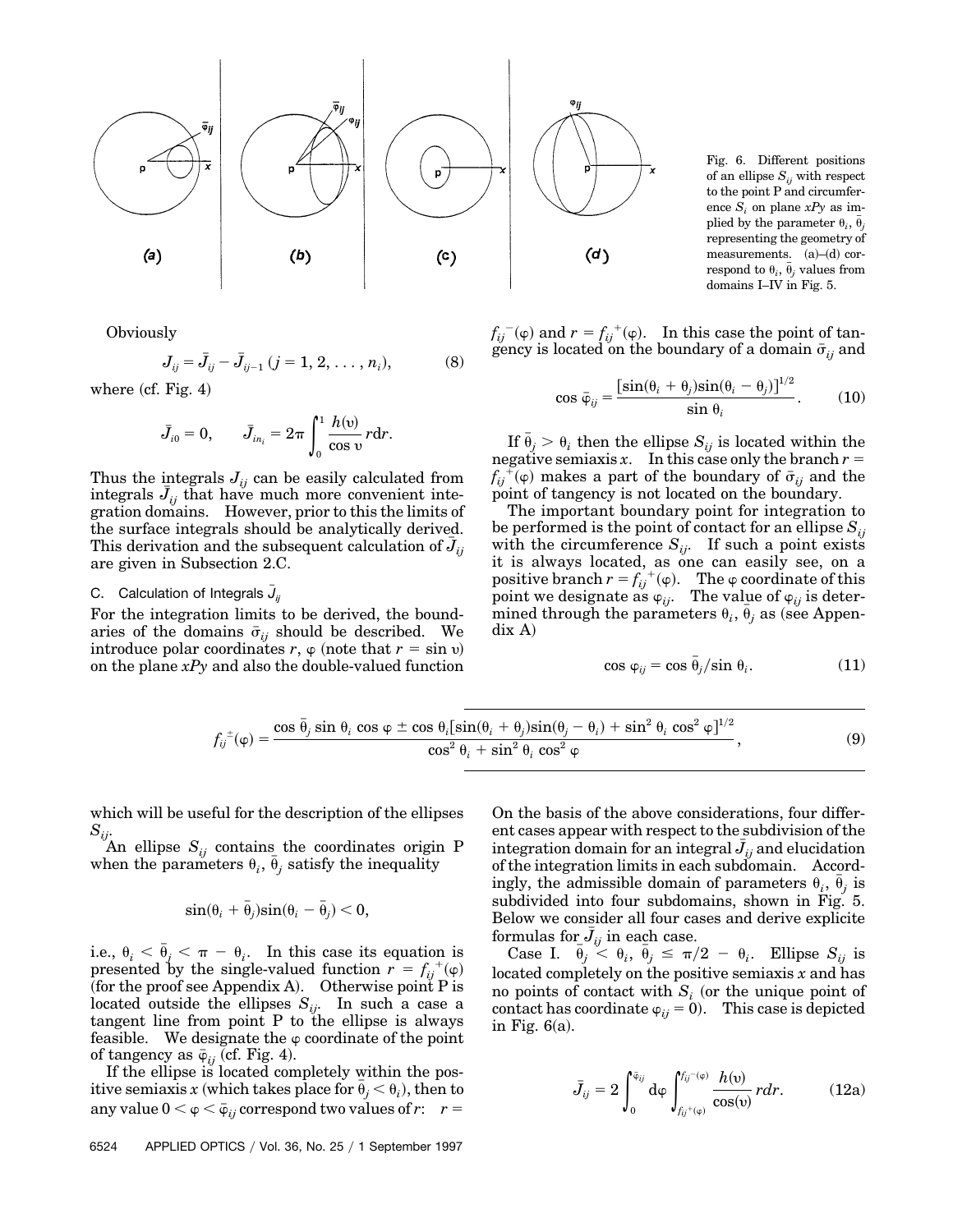Case II.  $\bar{\theta}_j < \theta_i$ ,  $\bar{\theta}_j > \pi/2 - \theta_i$ . The ellipse  $S_{ij}$  is located on the positive semiaxis *x* and has the point of contact  $\varphi_{ij} \neq 0$  with  $S_i$  [see Fig. 6(b)].

$$
\bar{J}_{ij} = 2 \int_0^{\varphi_{ij}} d\varphi \int_{f_{ij} - (\varphi)}^1 \frac{h(\upsilon)}{\cos(\upsilon)} r dr \n+ 2 \int_{\varphi_{ij}}^{\varphi_{ij}} d\varphi \int_{f_{ij} - (\varphi)}^{f_{ij} + (\varphi)} \frac{h(\upsilon)}{\cos(\upsilon)} r dr.
$$
\n(12b)

Case III.  $\bar{\theta}_j > \theta_i$ ,  $\bar{\theta}_j \leq \pi/2 - \theta_i$ . Point P is located inside the ellipse  $S_{ij}$ , which has no point of contact with  $S_i$  [or the unique point of contact has coordinate  $\varphi_{ii} = 0$ ; see Fig. 6(c)].

$$
\bar{J}_{ij} = 2 \int_0^{\pi} d\varphi \int_0^{f_{ij}+(\varphi)} \frac{h(\upsilon)}{\cos(\upsilon)} r dr.
$$
 (12c)

Case IV.  $\bar{\theta}_j > \theta_i$ ,  $\bar{\theta}_j > \pi/2 - \theta_i$ . Ellipse  $S_{ij}$  is located completely or partially on the negative semiaxis *x* and has points of contact  $\pm \varphi_{ii} \neq 0$  [see Fig.  $6(d)$ ].

$$
\bar{J}_{ij} = 2 \int_0^{\pi} d\phi \int_0^1 \frac{h(v)}{\cos(v)} r dr - 2 \int_{\phi_{ij}}^{\pi} d\phi \int_{f_{ij}^+(\upsilon)}^1 \frac{h(\upsilon)}{\cos(\upsilon)} r dr.
$$
(12d)

Substituting Eq.  $(2)$  for  $h(v)$  into Eqs.  $(12)$  and noting that  $r = \sin v$ , we can easily obtain a general solution for the internal integral in formulas  $(12)$ :

$$
\int_{f_1(\varphi)}^{f_2(\varphi)} \exp(-mr^2) r dr = \frac{1}{2m} \{ \exp[-mf_1^2(\varphi)] - \exp[-mf_2^2(\varphi)] \}.
$$

Thus for any set of  $\theta_i$ ,  $\bar{\theta}_j$  presenting a concrete geometry of measurements and for a given *m* presenting the directional sensitivity of the concrete microprobe, integrals  $(12)$  and then [using Eq.  $(8)$ ] integrals  $(4)$ can be calculated. Substituting integrals (4) into Eq.  $(3)$  and solving these equations with respect to  $L_i(i = 1, 2, \ldots, K)$ , one obtains the real radiances from the measured quantities  $M_i$ .

Note that when the measured radiation field contains a strong collimated component, for example, under illumination with a laser, the calculation of integrals  $J_{i1}$  can be developed in a special way involving the description of the collimated component as a singularity by means of  $\delta$  functions. This appears to be necessary when the measurements are planed and discussed in the framework of the theory of radiative transfer, in which the collimated component is aways separated as a singularity. The appropriate procedure for the calculation of  $J_{i1}$  is given in Appendix B.

# D. Example of Application: Correction of the

Measurements and Stability of the Correcting Procedure

Here the theory is applied to our radiance measurements in costal sediments with diatoms. Proceeding



Fig. 7. True radiance distribution  $L(\theta)$ . This distribution with the fluence rate value of  $I(P) = 349.9$  relative units is the starting point for the analysis of the correcting procedure. Averaged values  $\bar{L}_i$  for spherical bands (specified by vertical lines) calculated on the basis of this distribution are used in Table 1.

from a true radiance distribution, solid  $L(\theta)$ , and corresponding fluence rate  $I(P) = \int L(\theta) d\theta$ , we find estimates of  $L(\theta)$  and  $I(P)$  (a) as the raw experimental data and (b) as the data processed by the theory, and then we compare estimates  $(a)$  and  $(b)$  one to another and to the true magnitudes. Furthermore, we repeat this procedure for probes with four different acceptance angles  $\theta_a$  as well as for different angular distances between the measurements in order to reveal the effect of these characteristics on both processed and nonprocessed data.

We start with the true radiance distribution  $L(\theta)$ shown in Fig. 7. Its diffuse part is a continuous function; the collimated part we interpret as a constant level radiance concentrated in the narrow angular range  $(0, 2.5^{\circ})$ . The fluence rate of this radiation  $I(\theta) = 349.9$  relative units.<sup>12</sup> On the basis of known  $L(\theta)$ , the measurable quantity  $M(\theta)$  can be calculated for any direction  $\theta_i$  and any microprobe as

$$
\iint_{\Sigma_i} L(\theta)h(\theta - \theta_i)d\Sigma = M_i.
$$
 (13)

This quantity calculated for four different *m* values is shown in Fig. 8. Because of a very extended range of values of  $M(\theta)$ , the angular domain near  $\theta = 0^{\circ}$  is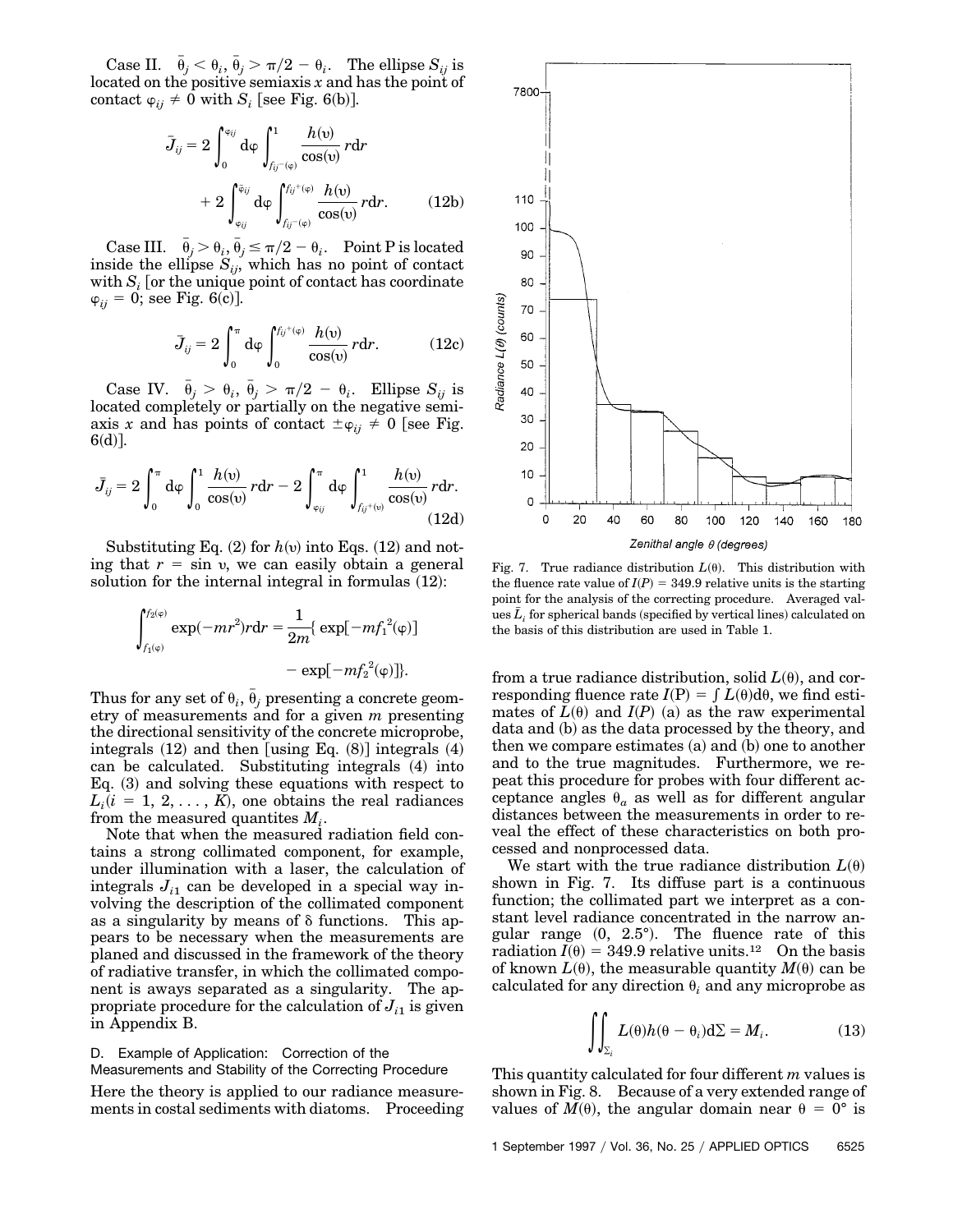

Fig. 8. Zenithal distributions of the measurable photon fluxes  $M^{(0)}$  based on the true radiance distribution  $L^{(0)}$  as they can be obtained by four microprobes with a different parameter *m*. Specified points of  $\theta_i = 0^\circ, 20^\circ, 40^\circ, \ldots, 180^\circ$  were used to perform the correction procedure. The initial part of the curves  $M(\theta)$  for the lower  $\theta$  range is shown in the inset.

shown separately in the inset at a different scale. On each curve in Fig.  $8$  one can read the fluxes (ordinate) measured by the corresponding microprobe oriented in the direction  $\theta$  (abscissa) when the true distribution solid of radiance is presented by the function  $L(\theta)$  from Fig. 7. Of course, the real measurements are performed only on a restricted number of points, providing an approximative shape of the curves in Fig. 8. For example, the measurements spaced equidistantly with the 20° step and performed with the probe having  $m = 44.23$  are specified in Fig. 8. A comparison of the curves in Figs. 7 and 8 shows that the nonprocessed measurements give a severely distorted picture of the radiance distribution solid, especially those with larger acceptance angles of the probes. Only the probe with the most peaked directional sensitivity (Fig. 8, lowest curve) conveys more or less the shape of  $L(\theta)$ , although this is rather distorted and has strongly underestimated values.

Now let us process these data according to the theory. We consider the set of equidistant measurements with the 20° step in ten directions  $\theta_i$  (0°,  $20^{\circ}, \ldots, 180^{\circ}$  for all four probes, represented in Fig. 8. We subdivide the unit sphere into ten spherical bands with assumed constant radiance value *Li* within each band. The numbers and zenithal areas of these bands are given in columns 1 and 2 of Table 1. Note that the first band is very narrow because we assume that the light within this zenithal area contains the nonscattered part of the incident collimated flux and can strongly differ from the surroundings. Then we perform the entire correcting procedure to

**Table 1. Radiance Values** *Li* **Recovered by Means of the Correcting Procedure Applied to the Measured Fluxes** *Mi* **from the Curves in Fig. 8***<sup>a</sup>*

|             | Band<br>Range<br>$(\text{deg})$ |       | $L_i$ Values |          |          |         |  |
|-------------|---------------------------------|-------|--------------|----------|----------|---------|--|
| Band<br>No. |                                 | $L_i$ | $m = 44.23$  | $m = 20$ | $m = 10$ | $m = 5$ |  |
| 1           | $0 - 2.5$                       | 7800  | 8034         | 8229     | 8371     | 8186    |  |
| 2           | $2.5 - 30$                      | 74.5  | 78.1         | 77.7     | 76.7     | 80.7    |  |
| 3           | $30 - 50$                       | 36.1  | 34.3         | 32.8     | 31.9     | 26.6    |  |
| 4           | $50 - 70$                       | 33.5  | 33.9         | 34.5     | 35.6     | 42.0    |  |
| 5           | $70 - 90$                       | 25.4  | 25.4         | 25.5     | 25.0     | 29.0    |  |
| 6           | $90 - 110$                      | 16.8  | 16.7         | 16.6     | 16.8     | 20.7    |  |
| 7           | 110-130                         | 8.5   | 8.0          | 7.8      | 7.8      | 4.6     |  |
| 8           | 130-150                         | 8.0   | 7.8          | 7.7      | 7.7      | 10.0    |  |
| 9           | 150-170                         | 10.7  | 10.9         | 11.1     | 11.2     | 9.1     |  |
| 10          | 170–180                         | 9.6   | 9.7          | 9.5      | 9.0      | 14.8    |  |

*a* For each of four curves representing different microprobes, the  $M_i$  values corresponding to the ten equidistant points  $\theta_i$  with the  $20^{\circ}$  step  $(0^{\circ}, 20^{\circ} \dots, 180^{\circ})$  were used.  $\bar{L}_i$  is the true mean value as shown in Fig. 7.

find the  $L_i$  from the  $M_i$ . The results for the four probes are given in columns 4 to 7 of Table 1. These results should be compared with the true radiance values  $L(\theta)$  averaged over each band, presented in column 3 of Table 1 as  $L_i$ . Figure 7 shows the averaged true values  $L_i$  on the background of the radiance distribution  $L(\theta)$ . As one can see from Table 1, the correcting procedure recovers the radiance distribution solid with extremely high accuracy. The relative deviation of  $L_i$  from  $L_i$  is in almost all cases within  $\pm 5\%$ .

Let us address the estimates of the fluence rate  $I(P)$ that are presented in Table 2. Column 1 contains the parameters of the four probes under consideration. Columns 2–4 contain the characteristics of the equidistant measurements constructed in accordance with each probe. For example, the probe with  $\theta_a = 7.2^{\circ}$  implies the step  $\Delta = 15^{\circ}$  between measurements. Correspondingly, the number of measurements is  $K = 2\pi/\Delta + 1 = 13$ . The reference area of a microprobe (see Section 1) for this band size is  $S =$ 0.0538. Note that the rather artificial magnitude *S* is necessary only for nonprocessed calculations to proceed from the measured flux  $M_i$  to the radiance  $L_i$ . In the framework of the theory, there is no place for the notion of *S* because the reference area is the entire hemisphere  $\Sigma_i$  and the transmission from the measured fluxes  $M_i$  to the radiance  $L_i$  is accomplished automatically through the integration and solution of system  $(3)$ . Column 5 contains the results provided by the measurements characterized in columns 2–4. All these numbers strongly overestimate the true value  $I(P) = 349.9$  presented above. In order to see the effect of deviations of the band size from the probe acceptance angle, we performed calculations with the fixed band size  $(20^{\circ})$  and corresponding number of measurements (ten) for different probes (column 6). The probe with  $\theta_a = 7.2^\circ$  used under these conditions underestimates the fluence rate; the probes with  $\theta_a = 15.1^\circ$  and  $\theta_a = 21.2^\circ$  that have acceptance angles exceeding the band size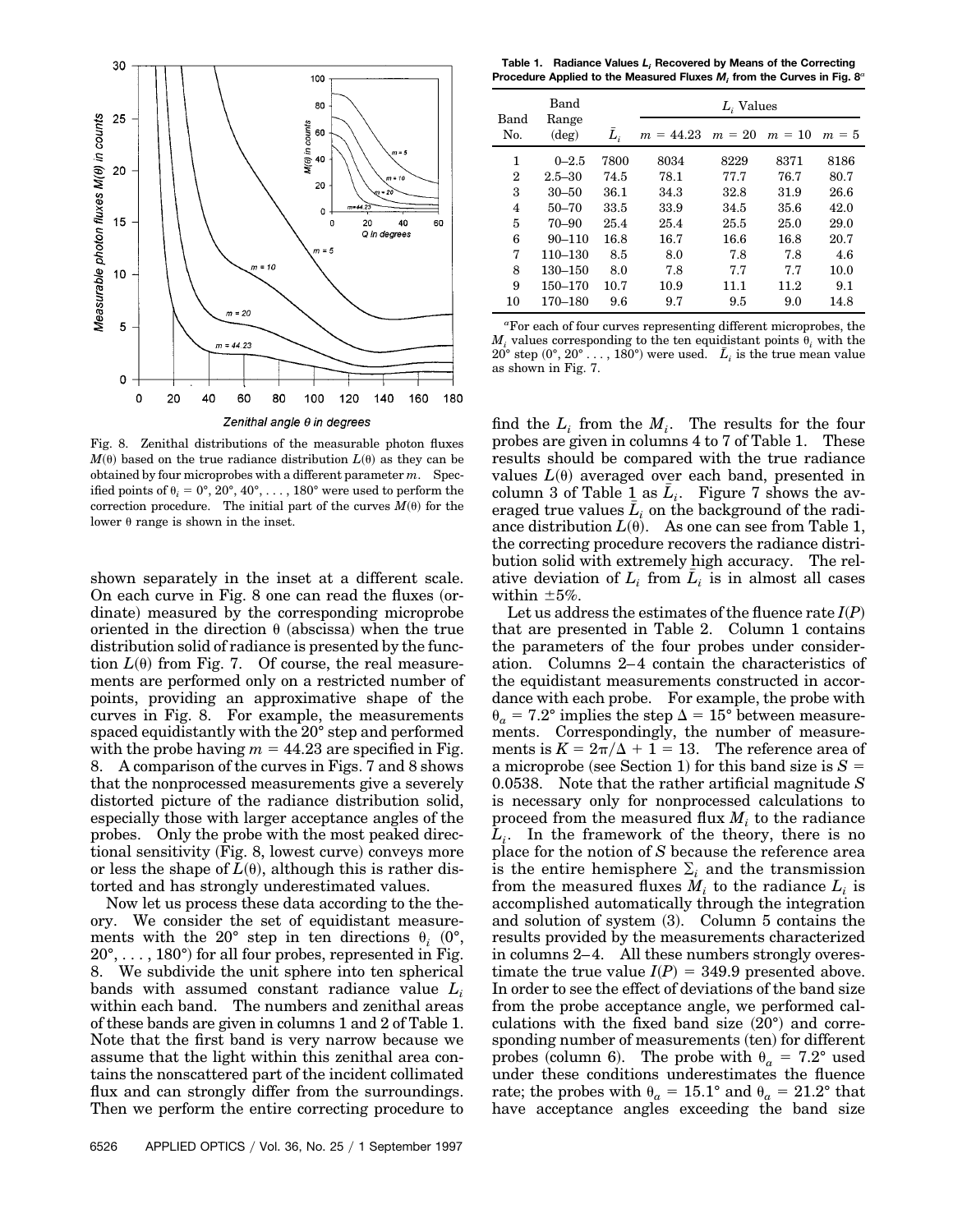**Table 2. Processed and Nonprocessed Fluence Rate Values**  $I(P)^a$ 

|                                         |        | <b>Processed Results</b>              |    |       |                                              |                               |
|-----------------------------------------|--------|---------------------------------------|----|-------|----------------------------------------------|-------------------------------|
|                                         |        | Equidistant Measurements <sup>b</sup> |    |       | Constant                                     | Constant                      |
| Probe<br>Parameters                     | S      | Δ                                     | K  | I(P)  | Geometry <sup>c</sup><br>$(S = 0.0954) I(P)$ | Geometry <sup>c</sup><br>I(P) |
| $m = 44.23$<br>$\theta_a = 7.2^{\circ}$ | 0.0538 | $15^{\circ}$                          | 13 | 466.9 | 274.2                                        | 351.0                         |
| $m = 20$<br>$\theta_a = 10.7^\circ$     | 0.0954 | $20^{\circ}$                          | 10 | 581.8 | 581.8                                        | 350.6                         |
| $m = 10$<br>$\theta_a = 15.1^\circ$     | 0.2141 | $30^{\circ}$                          | 7  | 520.8 | 1165.0                                       | 350.5                         |
| $m = 5$<br>$\theta_a = 21.2^\circ$      | 0.4783 | $45^{\circ}$                          | 5  | 462.2 | 2308.2                                       | 350.9                         |

<sup>a</sup> These values are obtained from the same sets of measured fluxes  $M_i$  as used in Table 1. *S* is the reference area of the probe;  $\Delta \approx 2\theta_a$ is the step between measurements; *K* is the number of measurements. The true value of  $I(P)$  is 349.9 relative units.  $b^b$ Geometry is adjusted to the band size.

<sup>*c*</sup>Here  $\Delta = 20^{\circ}$  and  $K = 10$ .

highly overestimate it. Column 7 of Table 2 describes the same measurements as column 6, with the difference that the data were processed by the theory. The estimates in column 7 are very precise, with deviations from the true value within 1%, independent of whether the band size is adjusted to the acceptance angle of the probe  $(\text{line } 2)$  or not  $(\text{lines } 1,$  $3$ , and  $4$ ).

### **Appendix A: Geometry of Ellipses** *Sij*

We consider the measurement  $\theta_i$  and the corresponding circular disk  $S_i$  normal to the direction  $\theta = \theta_i$ . The circumference  $\theta = \bar{\theta}_j$  on the unit sphere is mapped onto the plane  $S_i$  as the ellipse  $S_{ij}$ . Let us designate the half-axes of  $S_{ij}$  as  $a_{ij}$ ,  $b_{ij}$  and the *x* coordinate of the center as  $q_{ij}$  (see Fig. 9). As we can easily see from Fig. 9,

$$
a_{ij} = \sin \bar{\theta}_j \cos \theta_i,
$$
  
\n
$$
b_{ij} = \sin \bar{\theta}_j,
$$
  
\n
$$
q_{ij} = \cos \bar{\theta}_j \sin \theta_i,
$$
  
\n
$$
c_{ij}^2 = b_{ij}^2 - a_{ij}^2 = \sin^2 \bar{\theta}_j \sin^2 \theta_i.
$$
 (A1)

The equation of the ellipse  $S_{ii}$  in the polar coordinates  $(r, \varphi)$  is given by expressions (see the appendix in Ref. 10)  $r = f_{ij}^{\ +}(\varphi)$  when point P is inside  $S_{ij}$  and  $r = f_{ij}^{\perp}(\varphi)$  when point P is outside  $S_{ij}$ , where

Point P is located inside the ellipse  $S_{ij}$  when  $a_{ij}^2$  –  ${q_{ij}}^2\!>\!0,$  which yields the condition  $\sin(\hat{\theta_i^{\prime}}+\bar{\theta}_j)\sin(\tilde{\theta}_j-\tilde{\theta}_j)$  $\hat{\theta}_{i}^{\check{\gamma}}$  > 0, i.e.,  $\pi - \theta_{i} > \bar{\theta}_{j} > \theta_{i}$ . Outside the range where this condition holds the inequality sin  $(\theta_i +$  $\bar{\theta}_j$ )sin( $\theta_i - \bar{\theta}_j$ ) > 0 is valid.

Let us consider the area  $\theta_i > \bar{\theta}_j$ , i.e., the case in which the ellipse  $S_{ij}$  is completely on the positive semiaxis x. We draw a tangent to the ellipse  $S_{ij}$  from point P. The coordinate of the point of tangency  $\overline{\varphi}_{ij}$  is found from the condition for vanishing of the radical in Eq.  $(A3)$ :  $\sin(\theta_i + \bar{\theta}_j)\sin(\bar{\theta}_j - \theta_i) + \sin^2\theta_i\cos^2\phi = 0$ , which yields

$$
\cos \bar{\varphi}_{ij} = \frac{[\sin(\theta_i + \bar{\theta}_j)\sin(\theta_i - \bar{\theta}_j)]^{1/2}}{\sin \theta_i}.
$$

If the ellipse  $S_{ij}$  has a point of contact with disk  $S_i$ ,<br>coordinate  $s = s$ , is found from the condition  $f^+$ its coordinate  $\varphi = \varphi_{ij}$  is found from the condition  $f_{ij}$ = 1, which holds when cos  $\varphi_{ij} = \cos \bar{\theta}_j / \sin \theta_i$ .

### **Appendix B: Calculation of integrals** *Ji*<sup>1</sup>

This calculation is of integrals  $J_{i1}$  when the collimated component is presented as a singularity by means of a  $\delta$  function. The collimated component of radiance  $F_c$ can be presented as  $F_c = F_p \delta(\mu - 1)$ , where

 $F_p$  is the collimated flux at point P,  $\mu$  = cos  $\theta$ ,  $\int_0^1 \delta(\mu - 1) d\mu = 1$ ,

$$
f_{ij}^{\pm} = \frac{q_{ij}b_{ij}^{2}\cos(\varphi) \pm a_{ij}b_{ij}[a_{ij}^{2} - q_{ij}^{2} + (q_{ij}^{2} + c_{ij}^{2})\cos^{2}(\varphi)]^{1/2}}{a_{ij}^{2} + c^{2}\cos^{2}(\varphi)}.
$$
 (A2)

Substituting Eq.  $(A1)$  into Eq.  $(A2)$ , we obtain

 $\int_0^1 f(\mu)\delta(\mu - 1)d\mu = f(1).$ 

$$
f_{ij}^{\pm}(\varphi) = \frac{\cos \bar{\theta}_j \sin \theta_i \cos \varphi \pm \cos \theta_i [\sin(\theta_i + \theta_j)\sin(\theta_j - \theta_i) + \sin^2 \theta_i \cos^2 \varphi]^{1/2}}{\cos^2 \theta_i + \sin^2 \theta_i \cos^2 \varphi}.
$$
 (A3)